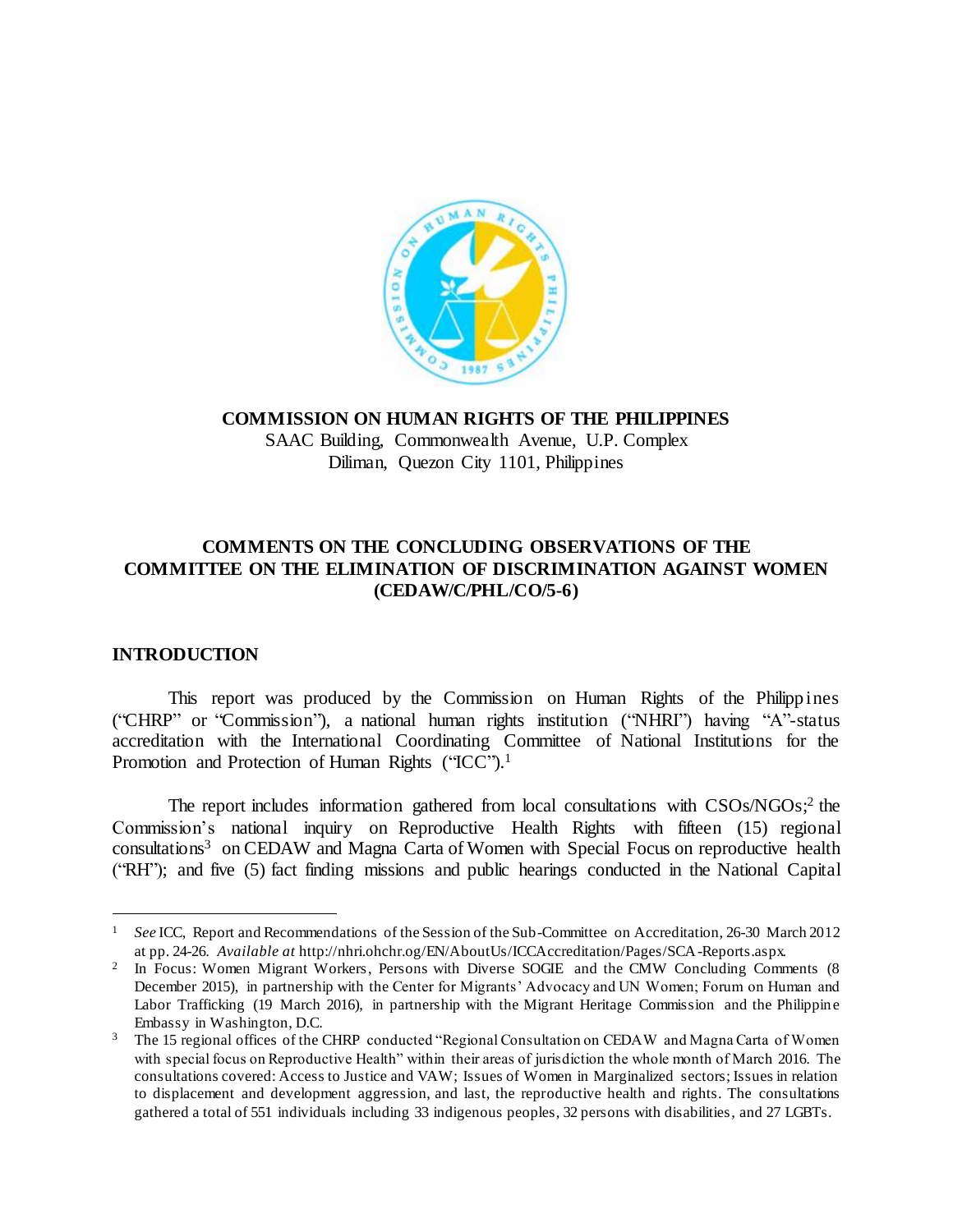Region (April 6-8) , Legaspi-Sorsogon (April 12-13), Zamboanga City (April 13-15), Tacloban-Leyte-Samar (April 22-25), and Cagayan de Oro-Bukidnon (April 27-29).

The Committee on the Elimination of Discrimination against Women ("Committee") welcomes written submission from national human rights institutions,<sup>4</sup> not to exceed 10 pages in length,<sup>5</sup> to be transmitted "3 weeks before the beginning of the session" of the Committee.<sup>6</sup> Consideration of the Philippine periodic report is scheduled for the 64th session on 5 July 2016, so the deadline for submission by the CHRP is on 10 June 2016.<sup>7</sup>

The CHRP submits this report to the secretariat for distribution to the Committee and uploading on the official website of the Office of the High Commissioner for human Rights. It discusses developments in relation to the latest Concluding Observations of the Committee, as well as replies of the State Party to the list of issues.

### **COMMENTS ON CEDAW/C/PHL/CO/5-6**

## *On systematically reviewing and revising all legislation to achieve full compliance with the provisions of the Convention. (para. 12)*

- 1. Within three (3) years of the effectivity of the Magna Carta of Women ("MCW"), the State Party is required to "take steps to review and, when necessary, amend and/or repeal existing laws that are discriminatory".<sup>8</sup> This notwithstanding, **aberrations in law still exist**.
- 2. **The Commission regrets the insistence of the State Party that there is no conflict between the MCW**, which "respects the cultural identity and integrity of women", and **the Code of Muslim Personal Laws**, which "the Muslim population views […] as having primacy over civil law due to its basis in the Qu'ran."<sup>9</sup>
- 3. Even though the State Party asserts that "[p]ractices such as polygamy and child marriages are now strongly discouraged",<sup>10</sup> the Code of Muslim Personal Laws allows Muslim men to have, legally, up to four (4) wives at a time,  $11$  and to marry girls as young as 12 years of age.<sup>12</sup> This has already been a matter of concern to this Committee.<sup>13</sup>

<sup>4</sup> *See* Committee on the Elimination of Discrimination against Women, Rules of Procedure, Rule 47, *reprinted in* HRI/GEN/3/Rev.3 at 109.

<sup>&</sup>lt;sup>5</sup> Committee on the Elimination of Discrimination against Women, Participation by NHRIs, Part. IV.

<sup>6</sup> *Id*., Part V.

<sup>7</sup> *Id*.

<sup>8</sup> MCW, Republic Act. No. 9710 (August 14, 2009), sec. 12.

<sup>9</sup> CEDAW/C/PHL/Q/7-8/Add.1, para. 2.1.

<sup>10</sup> *Id*.

<sup>11</sup> Presidential Decree No. 1083 (February 4, 1977), art. 27.

<sup>12</sup> *See id*., art. 16(2).

<sup>13</sup> *See* CEDAW/C/PHL/Q/6, para. 2. *See also* CEDAW/C/SR.747(A), para. 18 (Schöpp-Schilling). *See*, *further*, CEDAW/C/SR.748(A), para. 38 (Bokpé-Gnacadja) and para. 43 (Gaspard).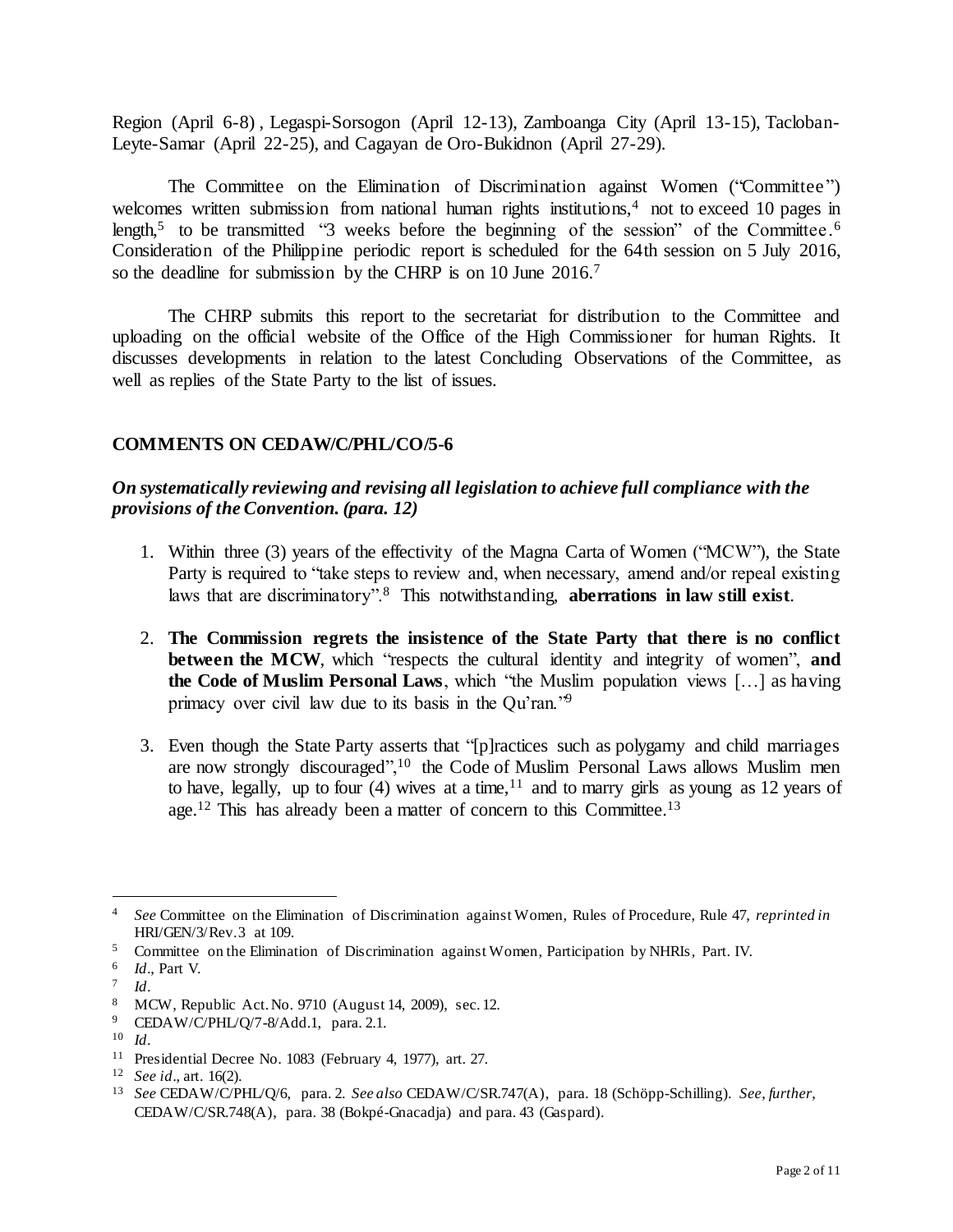- 4. Moreover, despite the passage of the MCW in 2009, the provision that "[a]ny female commissioned officer or enlisted woman who contracts marriage […] while in the active service shall be automatically separated unless she has, at that time of said marriage, already completed at least three (3) years of continuous active military service in the Armed Forces of the Philippines; $1/14$  remains in place.
- 5. The Committee may wish to urge the State Party to strictly implement its obligation to amend and, if necessary, repeal, all legislation that contravenes the MCW and the Convention.

## *On strengthening of the national machinery for the advancement of women (para. 14) and access to justice and legal complaints mechanisms (See CEDAW/C/PHL/7-8, para. 46)*

- 6. The Magna Carta of Women designates the Philippine Commission on Women ("PCW") as "the primary policy-making and coordinating body of the women and gender equality concerns" and "the overall monitoring body […] to ensure the implementation of [the MCW]."<sup>15</sup>
- 7. The MCW also designates the CHRP as the country's Gender Ombud and sharing the monitoring function with the PCW. <sup>16</sup> The Commission must work, through its Women's Human Rights Center,<sup>17</sup> towards facilitating access to justice<sup>18</sup> and assist in the filing of cases.<sup>19</sup>
- 8. Since the passage of the Magna Carta of Women in 2009, the CHRP has rendered 2,394 instances of legal assistance and/or investigation in response to human rights violations against women. **Specific to violations of the MCW, it has received 49 complaints and requests for assistance and resolved 10 complaints for violation**. In 2015, it developed and published the gender ombud guidelines, including its protocols.
- 9. However, **findings of the CHRP regarding MCW violations are merely recommendatory** on the Civil Service Commission and/or the Department of the Interior and Local Government.<sup>20</sup> Resolutions of the Commission recommending the filing of administrative or criminal charges against erring individuals are referred to appropriate agencies for action. It has been the Commission's experience that these agencies fail to take action on these resolutions or, worse, refer the case back to the Commission.
- 10. The Committee may wish to recommend that the State Party pass amendatory legislation that would make the findings of the CHRP binding on the government agency tasked with meting out penalties for violations of the MCW.

<sup>14</sup> *See* Presidential Decree No. 1910 (March 22, 1984), sec. 1.

<sup>15</sup> *See* MCW, Republic Act. No. 9710 (August 14, 2009), sec. 38.

<sup>16</sup> *Id*., sec. 39(a).

<sup>17</sup> *See id*., sec. 39(b).

<sup>18</sup> *Id*., sec. 39(c).

<sup>19</sup> *Id*., 39(d).

<sup>20</sup> *Id*., sec. 41. *See also* MCW, Republic Act. No. 9710 (August 14, 2009), sec. 39(e).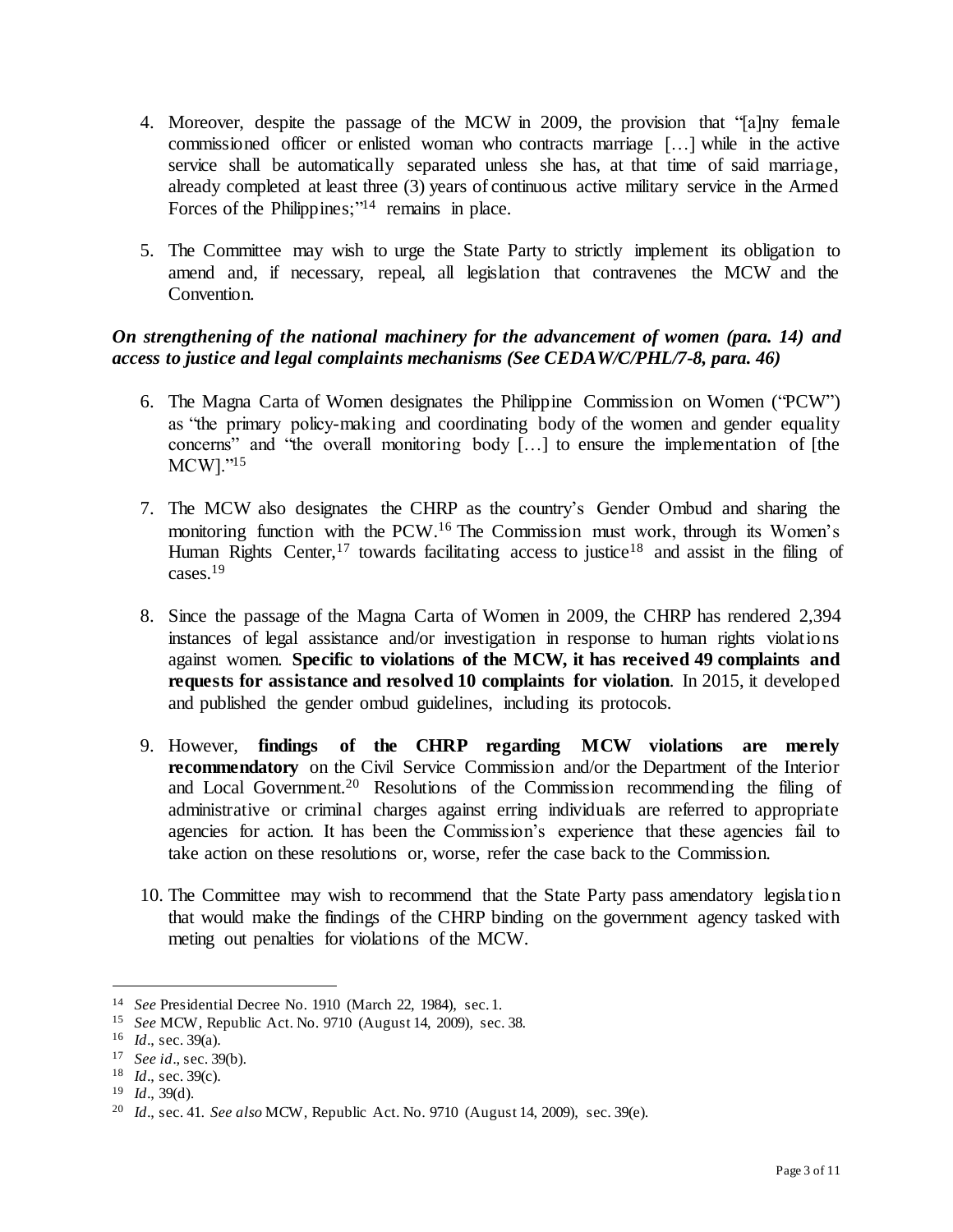- 11. The Committee may also wish to recommend that the State Party publicly report on how it responds to resolutions and advisories of the CHRP as gender ombud, including specific actions taken on:
	- a) the dismissal of women faculty due to pregnancy pending before the Office of the Ombudsman;
	- b) the case of flight attendants who are victims of discrimination based on age and sex; <sup>21</sup> and
	- c) the case of a minor discriminated due to her sexual orientation but whose case was dismissed by the lower court.

## *On support for women victims of discrimination and violence in gaining access to justice*

- 12. The Commission is concerned that its regional consultations reported issues on access and barriers to remedies. Participants reported lack of or insufficient awareness by the community and by community state actors on laws protecting women.<sup>22</sup>
- 13. Women of diverse sexual orientation and gender identity and expression ("SOGIE") expressed difficulty in accessing remedies due to stigma based on SOGIE and the absence of protocols in handling their complaints. In Cagayan de Oro, a lower court dismissed the case of child abuse committed by a School Principal against a young girl who refused to wear skirts and was made to parade in school grounds wearing a curtain. In the case of Jennifer Laude, a transwoman murdered by an American serviceman, **the 'transphobia' of the perpetrator was considered mitigating circumstance in his favor by the trial court**. More recently, another transwoman was brutally murdered and stuffed inside a suitcase.<sup>23</sup>
- 14. Despite the reported training of sign language interpreters,<sup>24</sup> **police precincts, health centers/hospitals and court processes remain inaccessible for persons with disability** ("PWDs"). This has been reiterated by the submission of Philippine Deaf Resources Center ("PDRC") and the Philippine Alliance of Persons with Chronic Illness to the CHRP's National Inquiry on Reproductive Health. The PDRC reports that deaf survivors of rape continue to seek their assistance in the filing of cases due to lack of interpreters in various levels of the criminal justice system.<sup>25</sup>

<sup>&</sup>lt;sup>21</sup> On 6 April 2016, the Supreme Court granted the motion of the CHRP to intervene in support of the Flight Attendants and Stewards Association of the Philippines against Philippine Airlines.

<sup>&</sup>lt;sup>22</sup> Regional Consultation result show that more than 50% of the FGDs conducted had participants who claim that they are not aware of the laws on women and children, and that those who were aware, still felt the need for more information on the laws and legal and gender sensitivity training for government service providers;

<sup>23</sup> *See* Rida Reyes, "Chinese nabbed for killing transgender Pinay found stuffed in luggage", GMA NEWS ONLINE, June 5, 2016, *available at* http://www.gmanetwork.com/news/story/568835/news/regions/chinese-nabbed-forkilling-transgender-pinay-found-stuffed-in-luggage. *See also* "Police arrest suspect in murder of transgender woman found in luggage", THE PHIL.STAR, June 5, 2016, *available at* http://www.philstar.com/nation/2016/06/05/1590331/police-arrest-suspect-in-murder-of-transgender-womanfound-in-luggage.

<sup>24</sup> CEDAW/C/PHL/Q/7-8Add.1, para. 7.9.

<sup>&</sup>lt;sup>25</sup> From the submission of the Philippine Deaf Resources Center (PDRC) as represented by Dr. Liza Martinez to the CHRP's National Inquiry on RH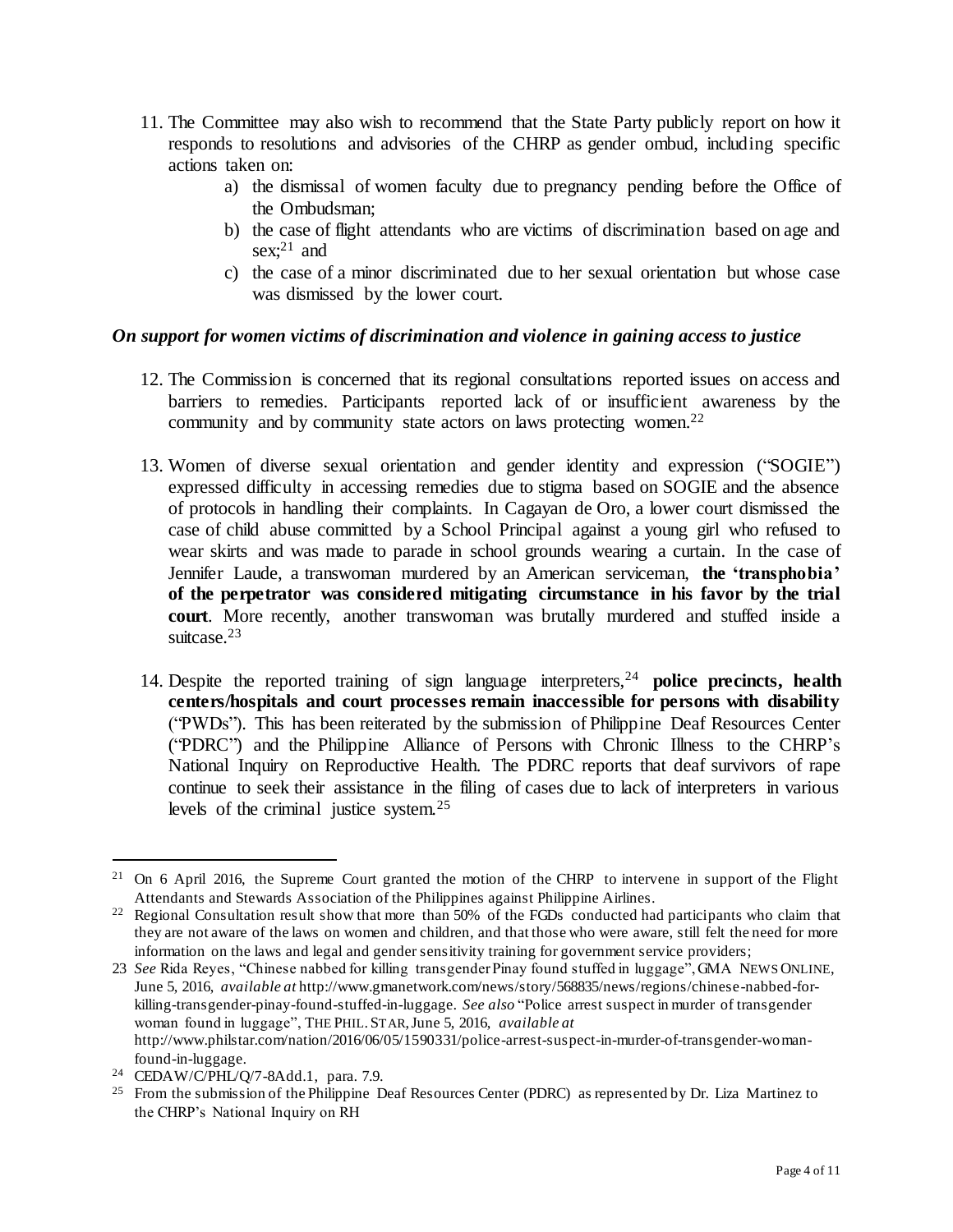- 15. The Commission notes that women with disability have difficult accessing protection services. State Party assertions notwithstanding,<sup>26</sup> the Commission is concerned at the lack data on PWDs, as well as sign language interpreters in courts, police women's desks, health centers and hospitals. The call by the PDRC and other NGOs focusing on disability on the National Disability Council for the institutionalization of sign language interpreters have not been supported, leaving deaf victims of violence and deaf in need of health services lacking in access.
- 16. Other barriers to access to justice brought to the attention of the Commission include: insensitivity of service providers, lack of adequate support system, including financial support in pursuing complaints and cases in court, inaccessibility of shelters and psychosocial interventions, and failure to issue or implement protective measures provided by the law.
- 17. The Committee may wish to urge the State Party to elaborate on its efforts of ensuring access to justice, particularly to protective services and adequate support systems, to women living in geographically inaccessible and isolated areas, including indigenous and Moro women, as well as efforts to make these available to women with diverse SOGIE.
- 18. The Committee may also wish to recommend that the State Party report on efforts to collect data on women and girls with disabilities, including violence against women with disabilities. Finally, the Committee may wish to recommend that the Party report on efforts to address employment discrimination against PWDs and the call of PWDs to institutionalize sign language interpreters in all government facilities.

## *On measures to increase awareness, and data collection on various forms, of violence against women (para. 16.) and information on VAW*

- 19. The Commission notes that there are different definitions of the acts that constitute "violence against women" under the Anti-Violence against Women and their Children Act of 2004<sup>27</sup> and the Magna Carta of Women,<sup>28</sup> the latter definition being more consistent with DEVAW.
- 20. While the Commission appreciates the State Party report on the prevalence of violence against women, a data gap continue exists in relation to violence experienced by persons with disabilities, and indigenous and *Moro* women. Neither is there data on the prevalence of violence experienced by women in the context of displacement, development aggression and armed conflict, and on the precise measures taken by the State Party to address these forms of violence against women.
- 21. Consultations conducted by the Commission highlight how poverty and displacement due to natural disasters, development aggression, and armed conflict has made women and girls more vulnerable to sexual violence, trafficking, prostitution, and at risk of acquiring

<sup>26</sup> *See* CEDAW/C/PHL/Q/7-8, para. 18.4.

<sup>27</sup> AVAWC, Republic Act No. 9262 (March 8, 2004), sec. 3.

<sup>28</sup> MCW, Republic Act. No. 9710 (August 14, 2009), sec. 4(k).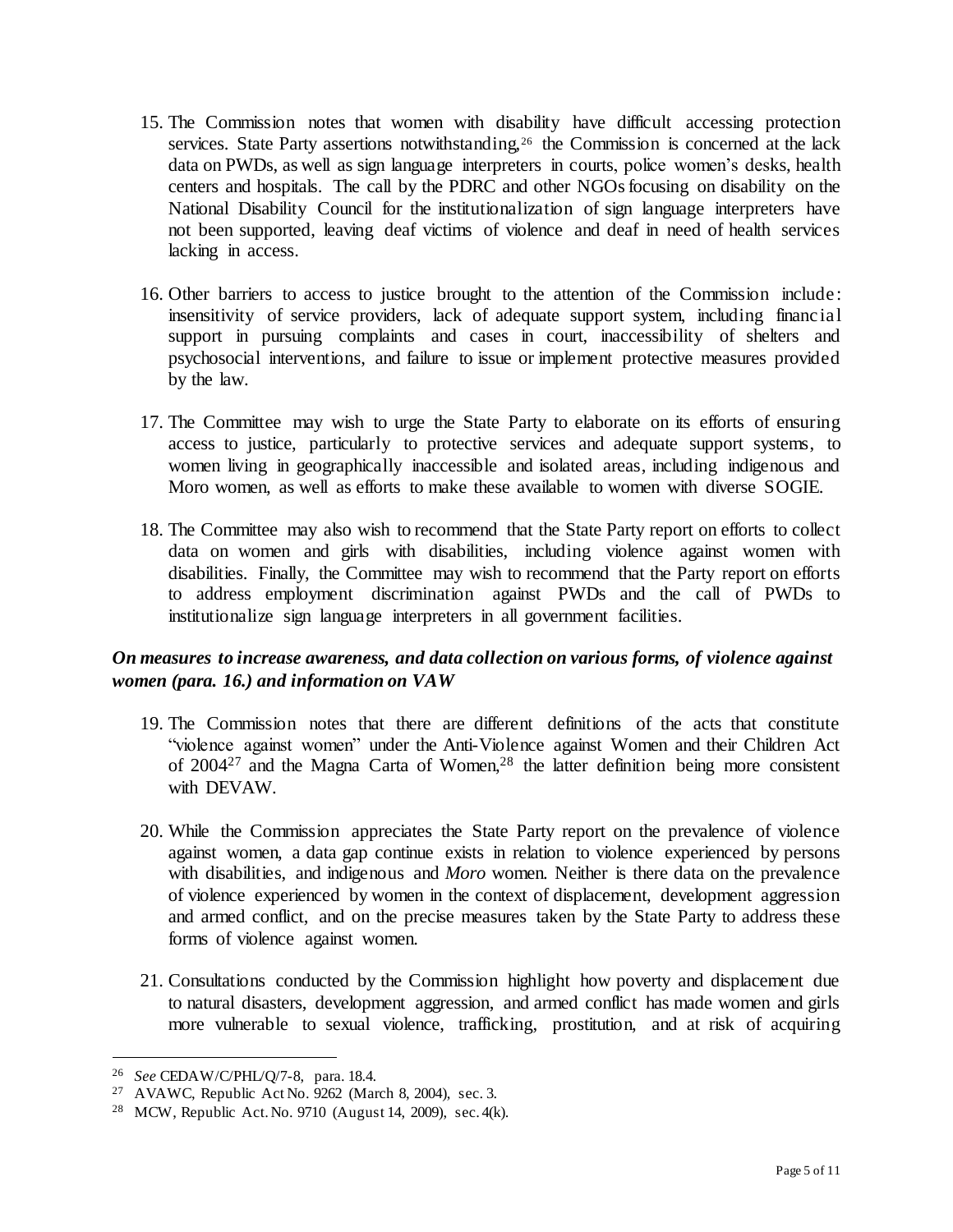sexually transmitted diseases and infections. Religious and culturally sensitive responses are wanting and insufficiency or absence of psychosocial debriefing and rehabilitation were reported.

- 22. The Committee may wish to recommend that the State Party take all necessary measures to ensure the availability and accessibility of remedies aimed at addressing **all forms of "violence against women,"** including those perpetrated through Information Communication Technology, street and transportation sexual harassment, and those perpetrated in the context of displacement and armed conflict.
- 23. The Committee may also wish to recommend that the State Party report on the measures in place to protect women and to address vulnerabilities in the context of displacement and humanitarian situations. Specifically, the State may be asked to report on specific interventions and how they effectively address the multiple and intersecting forms of discrimination experienced by indigenous and Moro women in the context of displacement, armed conflict, and/or development aggression.

### *On changes in traditional patriarchal attitudes and gender-role stereotypes (para. 18).*

- 24. The Commission notes the emphasis on education, advocacy, and training as the State Party's "main strategy to eliminate gender stereotyping."<sup>29</sup> The Commission, as Gender Ombud, has issued advisories and resolutions with recommendations addressing gender stereotypes as well as the culture of violence against women. In 2014, it issued an advisory against the trivialization of rape and objectification of women by local businesses,<sup>30</sup> and recommended the monitoring of businesses on their compliance with women's human rights under the principles of Business and Human Rights. The CHRP also called on State agencies to "put in place corresponding policies and regulatory measures to address discriminatory messages in products and to regulate shows which portray women in discriminatory and derogatory manner;" and "to fulfill its obligations to respect, protect, and fulfill the rights of everyone including, in particular, women, children and rape victims."
- 25. Recently, the CHRP issued a resolution finding incoming Philippine president Rodrigo Roa Duterte guilty of violating the MCW for a rape joke made during his campaign and other acts which derogate and objectify women.<sup>31</sup> The CHRP recommended the filing of appropriate charges, the incorporation of women's human rights and gender sensitivity training in the curricula of all educational institutions, and training for all government employees.
- 26. The Committee may wish to urge the State Party to strictly implement MCW provisions proscribing the derogatory portrayal of women, and recommend that the State Party report on how it addresses recommendations of the CHRP and on the efforts aimed at addressing

<sup>29</sup> *See* CEDAW/C/PHL/Q/7-8, para. 6.1.

<sup>&</sup>lt;sup>30</sup> On The Protection and Promotion of the Right to Dignity, Equality and Non-Discrimination of Women, and the Call for Corporate Responsibility to Respect Women's Human Rights.

<sup>31</sup> *Available at* http://www.chr.gov.ph.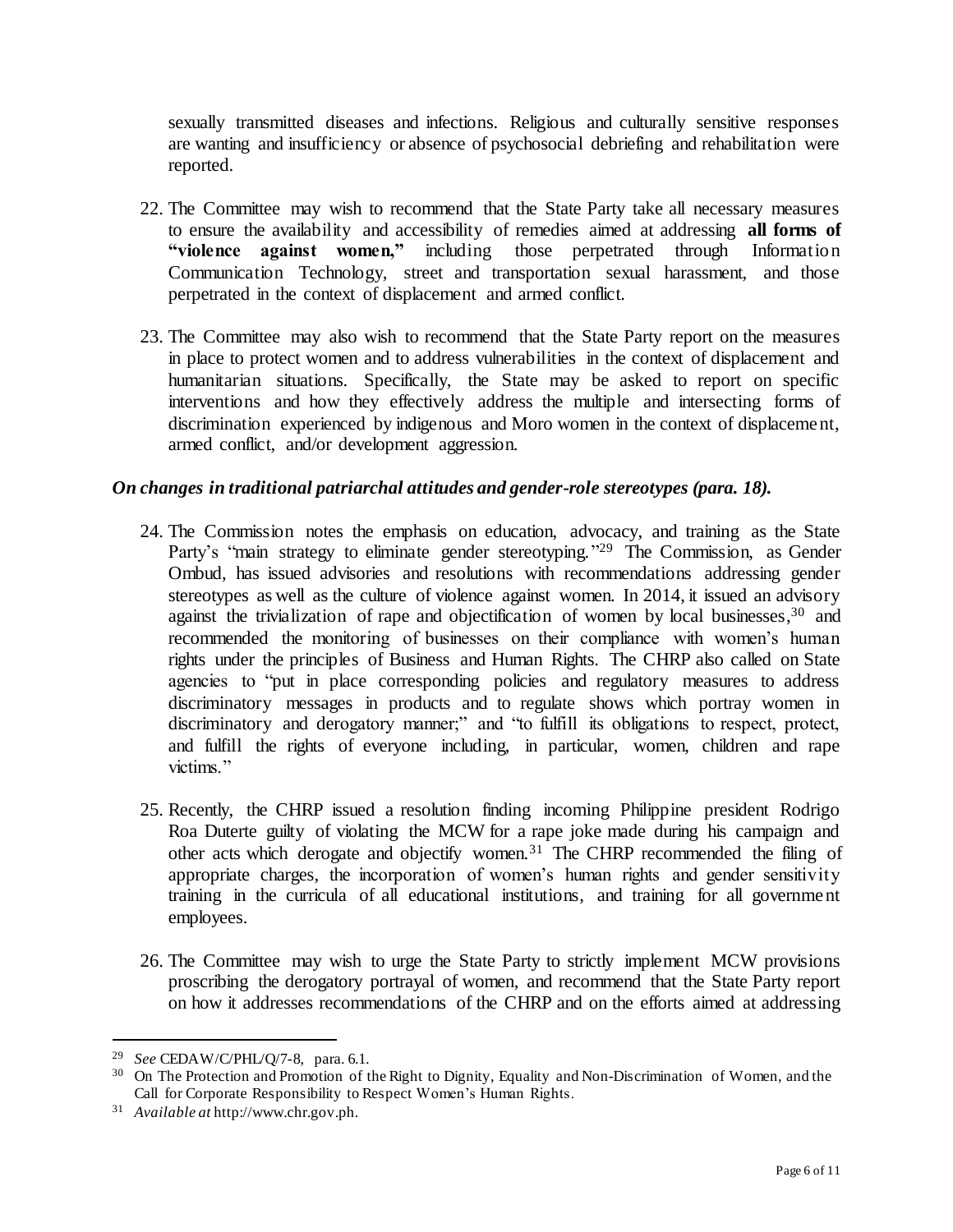gender stereotypes, the derogatory portrayal of women, and combating the perpetration of a culture of violence against women.

## *On addressing trafficking, discouraging the demand for prostitution, and giving financial support to organizations involved in the rehabilitation of women in prostitution (para. 20)*

- 27. The Commission acknowledges that criminal liability attaches to any person who profits from prostitution or procures the services of another person for the purpose of prostitution.<sup>32</sup> Anti-trafficking legislation also makes it unlawful for any person to "hire a person to engage in prostitution".<sup>33</sup>
- 28. However, the Commission laments that the decriminalization of prostitution and the penalization of handlers (or pimps) are still subject of draft legislation.<sup>34</sup> Despite recent amendments to the penal code, $35$  prostitution remains a penal offense applicable exclusively to women, with no criminal liability attaching to the "john". This is not denied by the State party responses to the list of issues.<sup>36</sup>
- 29. Moreover, as originally envisioned, all fines, proceeds and properties forfeited and confiscated pursuant to anti-trafficking prosecutions accrued to a Trust Fund to be administered by the Inter-Agency Committee against Trafficking ("IACAT"), to be used exclusively for anti-trafficking prevention and victim-rehabilitation programs, including providing technical and material support to non-government organizations ("NGOs").<sup>37</sup> However, amending legislation provides that the sources of the Trust Fund are "earmarked as additional funds for the use of the Council."<sup>38</sup>
- 30. Since the original provision on the Trust Fund was not amended nor repealed, the Commission is concerned that money collected could be used by the IACAT for purposes other than the Trust, as any other interpretation would render the new provision meaningless. Thus, NGOs formerly benefitting from IACAT funding could be casualties of this amendment.
- 31. The Committee may wish to urge the State Party to clarify whether funding from the IACAT for NGO-run programs on anti-trafficking prevention and victim-rehabilitation is affected by the amendments to the anti-trafficking law.

## *On temporary special measures to accelerate women's equal participation in political and public life and ensure their representation in political and public bodies (para. 24)*.

32. The Commission acknowledges the pendency in the legislature of several bills mandating that 50% of representatives nominated among the members of a registered political party

<sup>32</sup> REV. PEN. CODE, art. 342, *as amended by* Batas Pambansa Blg. 186 (March 16, 1982), sec. 1.

<sup>33</sup> Anti-Trafficking in Persons Act, Republic Act No. 9208 (May 26, 2003), sec. 4(e).

<sup>34</sup> *See id*., paras. 17, 52 and 91.

<sup>35</sup> *See* REV. PEN. CODE, art. 202, *as amended by* Republic Act No. 10158 (March 27, 2012), sec. 1.

<sup>36</sup> CEDAW/C/PHL/Q/7-8/Add.1, para. 9.2.

<sup>37</sup> Anti-Trafficking in Persons Act, Republic Act No. 9208 (May 26, 2003), sec. 15(c).

<sup>38</sup> *Id*., sec. 28-A, *as inserted by* Republic Act No. 10364 (February 6, 2013), sec. 25.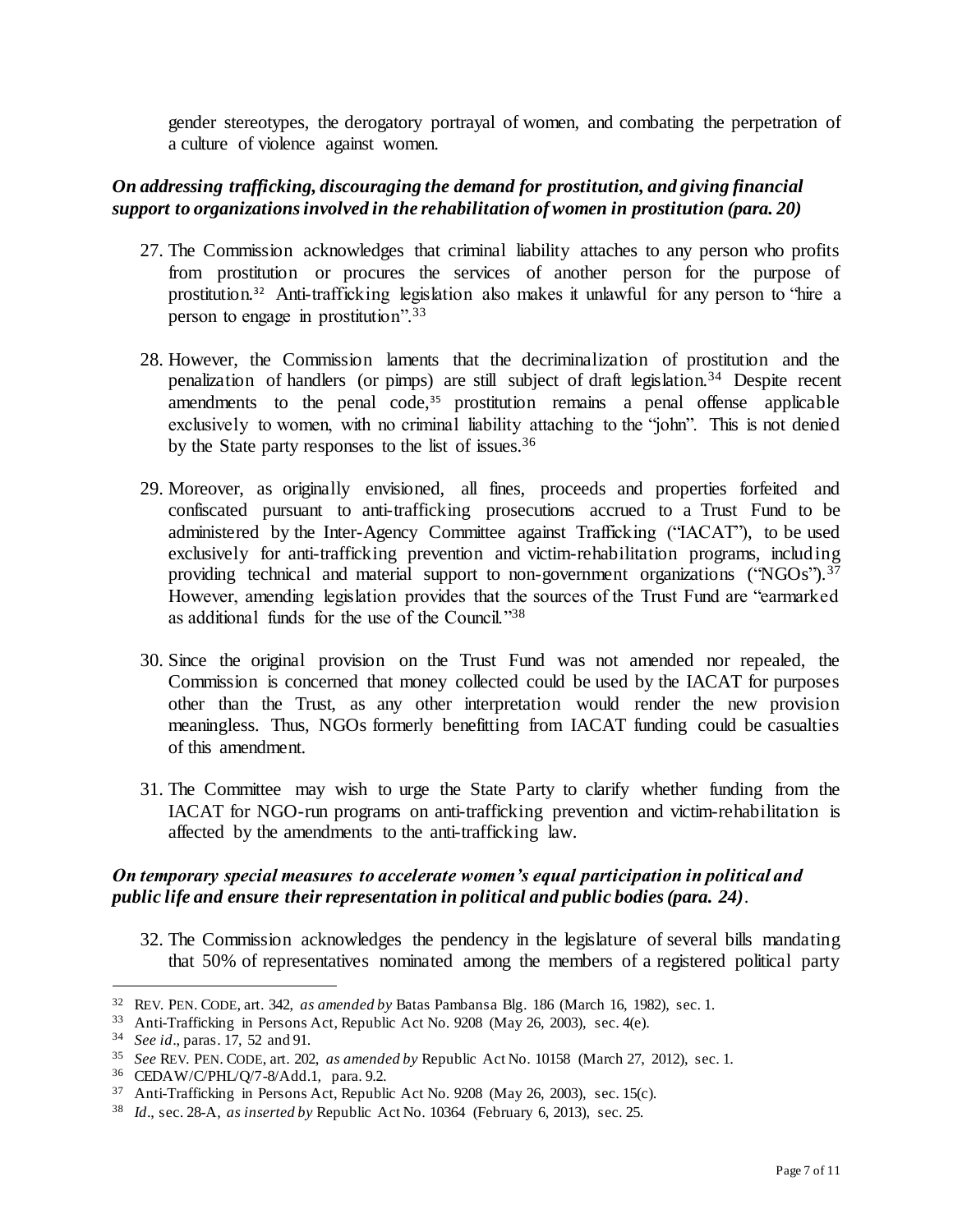or organization be women, that the final five representatives of each party must be composed of at least two (2) women, and allotting 1/3 of the appointive positions in government to qualified women, among others.<sup>39</sup>

- 33. However, the Commission must point out that the MCW already mandates the undertaking of temporary special measures, specifically, "[**w**]**ithin the next five (5) years**, the number of women in third (3rd) level positions in government shall be incrementally increased to achieve a fifty-fifty (50-50) gender balance<sup>'40</sup>; and women composing "at least forty percent (40%) of membership of all development councils from the regional, provincial, city, municipal, and barangay levels shall be composed of women<sup>241</sup>, among others.
- 34. The Committee may wish to urge the State Party to strictly implement the provisions of the Magna Carta of Women on temporary special measures, particularly since these provisions do not require implementing legislation.

## *On enhancing women's access to health care, in particular to sexual and reproductive health services (para. 28)*

- 35. The Commission notes the assertion of the State Party that all local issuances that contravene the Responsible Parenthood and Reproductive Health Act of  $2012^{42}$  ("RPRH Law") have been "effectively revoked".<sup>43</sup> However, the findings of the CHRP's inquiry on RH show that **the RPRH Law is not being implemented uniformly**, and that there are policies and practices that negatively impact women, especially the most marginalized.
- 36. Moreover, in the City of Manila, while EO 003 has been superseded by EO 030, the latter order continues to bar local funding for artificial contraceptives.
- 37. The CHRP is alarmed that the City of Sorsogon proclaimed itself to be "pro-life" last 2 February 2015, which resulted in the withdrawal of all artificial contraceptives in city and community health facilities. While the Department of Health supplements the absence of supply through the deployment of National Government nurses to the City of Sorsogon, these nurses are:
	- a) prohibited from dispensing commodities in city and community health facilities;
	- b) required to attend up to five communities; and
	- c) unable to reach certain communities within the city.

Since the "pro-life" declaration, the CHRP has documented reports of denial of family planning commodities (resulting in added financial burden on women who have to purchase contraceptives) and an increase in unwanted pregnancies, with the Mayor

<sup>39</sup> *See* CEDAW/C/PHL/Q/7-8/Add.1, paras. 5.1-5.3.

<sup>40</sup> MCW, Republic Act. No. 9710 (August 14, 2009), sec. 11, second paragraph, subparagraph (a). Emphasis supplied.

<sup>41</sup> *Id*., subparagraph (b).

<sup>42</sup> Republic Act No. 10354 (December 21, 2012).

<sup>43</sup> CEDAW/C/PHL/Q/7-8/Add.1, para. 16.1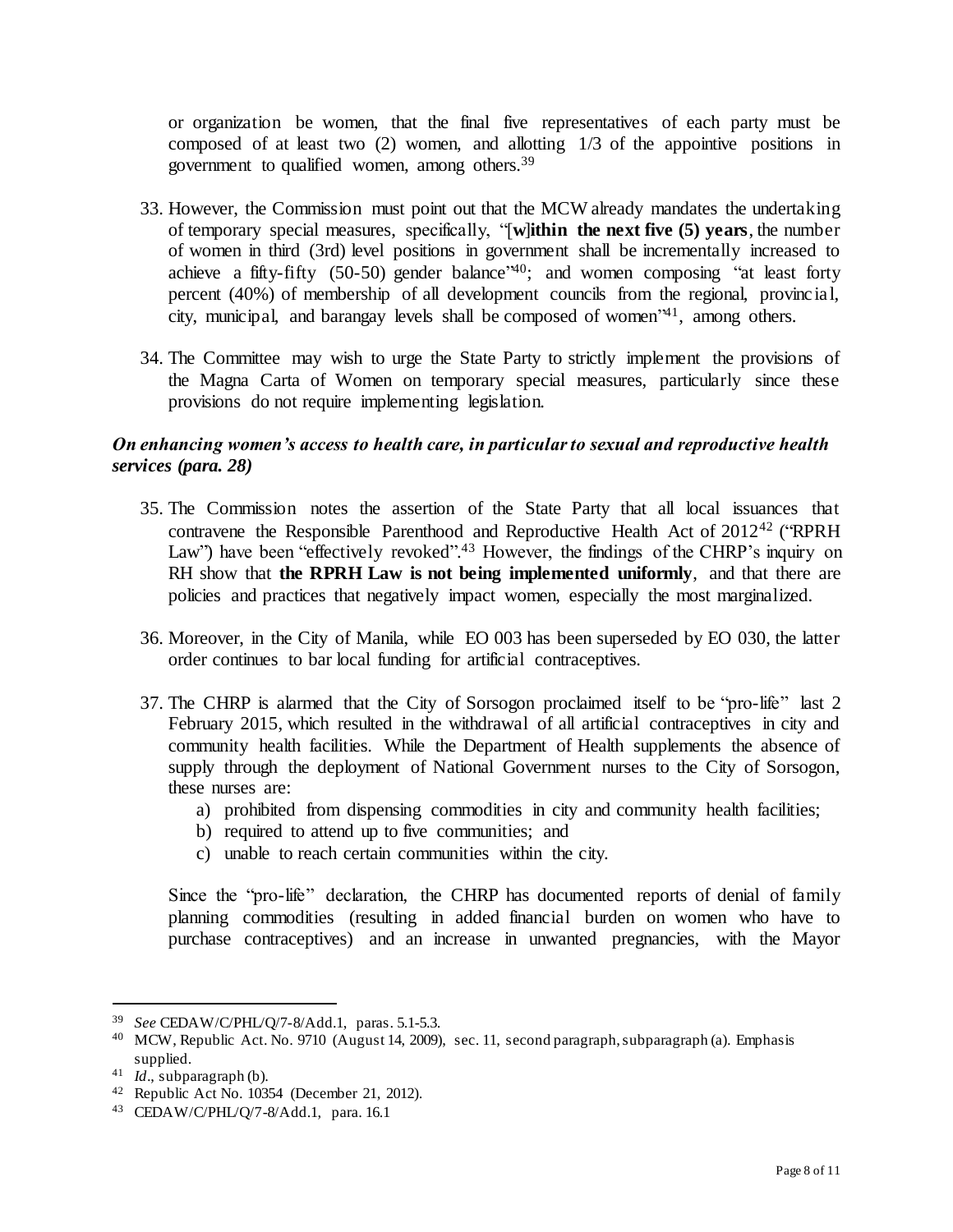refusing to heed Department of Health advise to provide the whole range of family planning commodities in accordance with the RPHRH Law.

- 38. In her defense, the Mayor of Sorsogon City invokes her right as a 'conscientious objector' on the basis of the decision of the Supreme Court in *Imbong v. Ochoa*, <sup>44</sup> which declared the RPRH Law not unconstitutional but voided the provision penalizing public officers who refuse to implement the law, categorizing them as a *'conscientious objectors.'*
- 39. Moreover, the criminalization of abortion remains in place, and despite provisions postabortion care ("PAC"), the stigma of abortion affects the availability and adequacy of PAC in health facilities. Information before the Commission reveals that some government hospitals have refused women in need of PAC, while one woman, although given PAC, was arrested and sent to jail after treatment. The submission of EngendeRights and Center for Reproductive Health Rights further elaborates on the issue, showing how the criminalization of abortion has directly impacted the delivery of quality, humane, nonjudgmental PAC as required by law. CRR likewise report the policy against emergency contraceptives and how this adversely affects women survivors of sexual violence.
- 40. The CHRP has also documented local government units that criminalize and penalize home births. These ordinances, although encouraging facility based delivery, penalize birth attendants and women who give birth at home. The CHRP is concerned with the proliferation of these ordinances, as they impact indigenous women in exercise of their cultural rights, and women in geographically isolated areas, beyond the reach of government health services and facilities.
- 41. The CHRP Inquiry also documented the implementation of the policy requiring the consent of parents of minors wanting to access reproductive services and minors wanting to be tested for HIV. While not consistently practiced, the CHRP also documented hospitals requiring spousal consent for tubal ligation.
- 42. The Committee may wish to urge the State Party to report on its strategies in implementing the RPRH Law and the realization of women's right to reproductive health in view of the foregoing barriers. Specifically, the Committee may wish to urge the State Party to:
	- a) review the effectiveness of decentralization in the delivery of health services and pass the necessary legislation to address the fragmentation of the health delivery system, including review of the Magna Carta for Health professionals;
	- b) report on the efforts to address the situation of Sorsogon City (and other local government units similarly situated) and the denial of RH services in the area;
	- c) clarify the scope of the 'conscientious objector' and study its impact on the provision of reproductive health services;
	- d) provide information on the efforts of the State Party to ensure quality, humane, non-judgmental post-abortion care;
	- e) issue a policy against the criminalization of home births and instead conduct broad-based consultations with health professionals, traditional birth

l

<sup>44</sup> G.R. No. 204819 (April 8, 2014).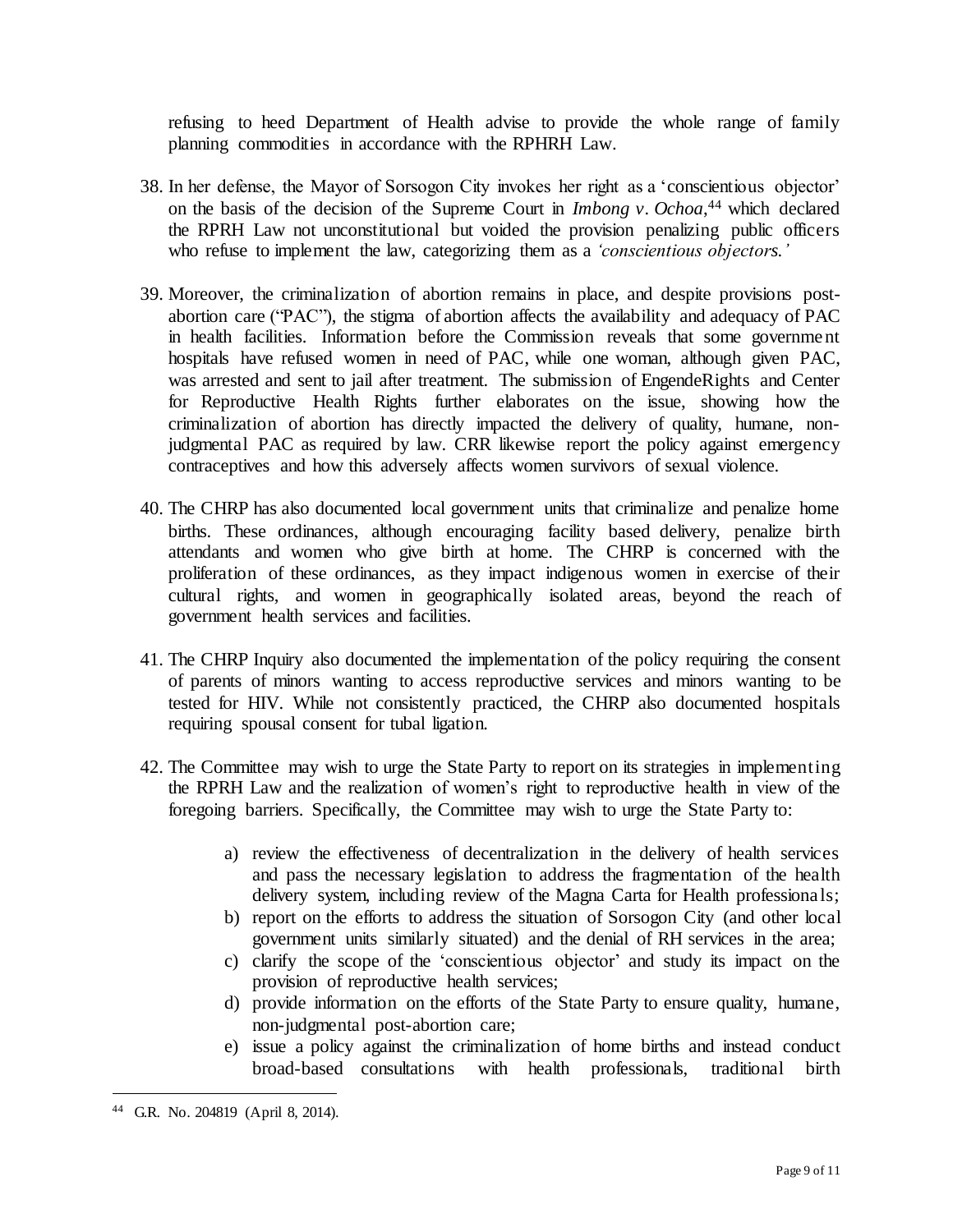attendants, and indigenous peoples with the end of putting in place a human rights based and sustainable strategy towards safe deliveries; and

f) review the consent requirement, whether practiced locally or mandated by law, in view of complaints that such requirement denies women and girls access to RH services and autonomy over their bodies.

## *On the needs of rural women, indigenous women and Muslim women living in the autonomous region of Muslim Mindanao (para. 30)*

- 43. While the State Party claims that it is implementing programs for rural women and women in the informal sector,  $45$  consultations conducted by the Commission highlight the vulnerability of women in the informal sector to abuse and exploitation, without receiving any social benefits and services. Similar findings were reported for rural women regarding access to social, health, education and employment services.
- 44. The Committee may wish to reiterate its previous recommendation for the State Party to **enhance the situation of rural women in the informal economy** and report on the results and impact of its implementing programs.

## **OTHER MATTERS**

### *On labor trafficking and women migrant workers*

- 45. In March 2016, members of the Commission met with Filipino teachers in Washington, D.C. who were victims of labor trafficking. They complained of having been issued employment visas from the United States through a certain recruiter, only to discover the absence of available work in the United States. **The Commission is concerned at the number of victims**, which has reached a thousand Filipino teachers, **who are mostly women**.
- 46. The Committee may wish to recommend that the State Party address labor trafficking by reviewing, in coordination with host governments, the issuance of employment visas to ensure the validity and existence of actual employment.
- 47. In a forum<sup>46</sup> conducted by the Commission with women migrant workers, emerging issues included the issues raised by Batis Center for women on women migrant workers who were divorced/annulled by their foreign spouses and who, despite a Supreme Court decision allowing them to remarry in the Philippines, found it extremely difficult to have the divorce judicially recognized in the Philippines. Other emerging issues raised included health concerns of women migrants with diverse SOGIE, women migrants living with HIVs, and women deportees from Sabah.

<sup>45</sup> *See* CEDAW/C/PHL/7-8, para. 155.

<sup>46</sup> In Focus: Women Migrant Workers, Persons with Diverse SOGIE and the CMW Concluding Comments (8 December 2015), in partnership with the Center for Migrants' Advocacy and UN Women;